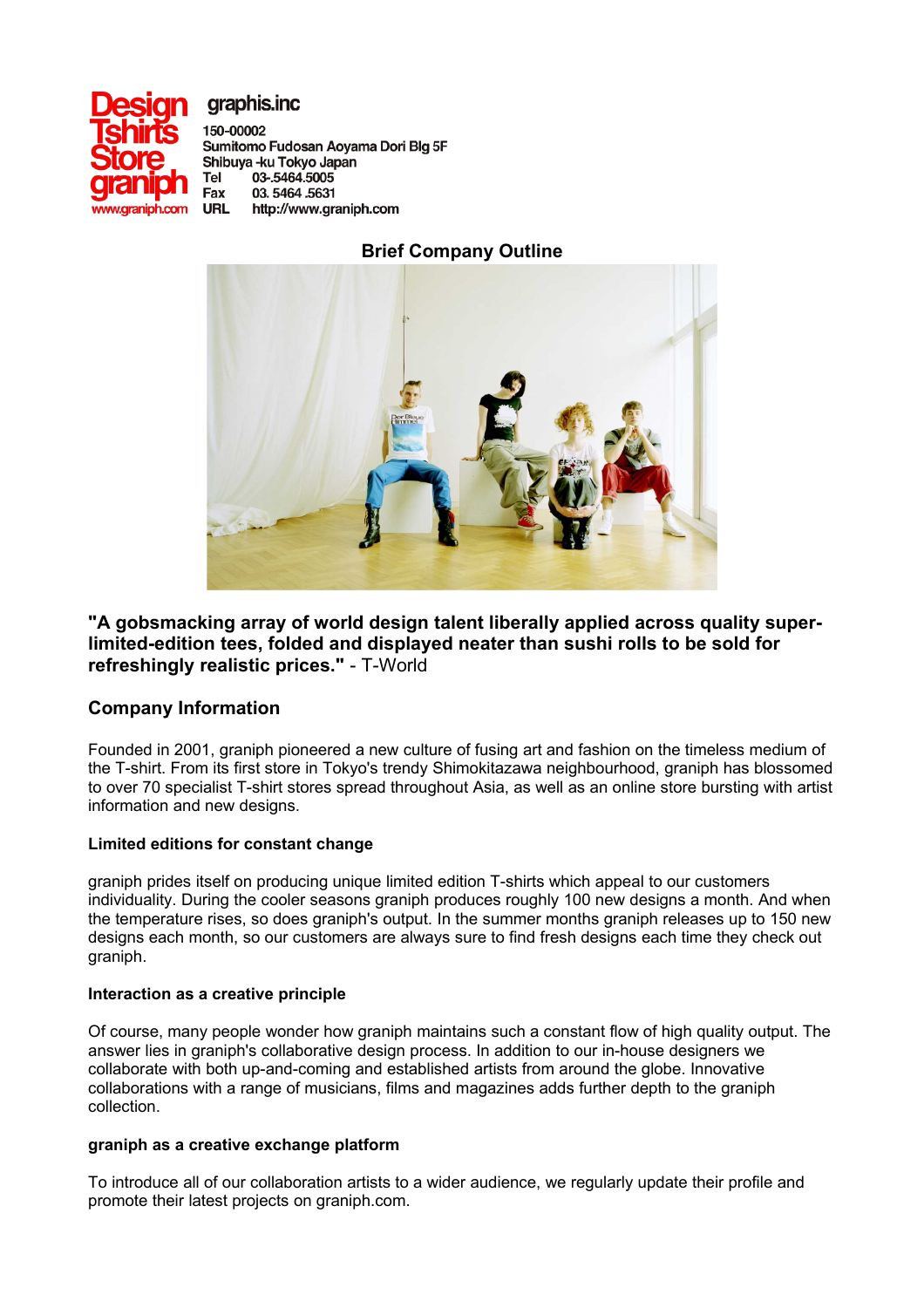# **Product Information**

To present all designs in the most tasteful and stylish fashion we select the most appropriate printing technique for each design. These techniques include silk screen, half-rubber print, puff suede, bleach, embroidery, metallic foil and photo print methods.

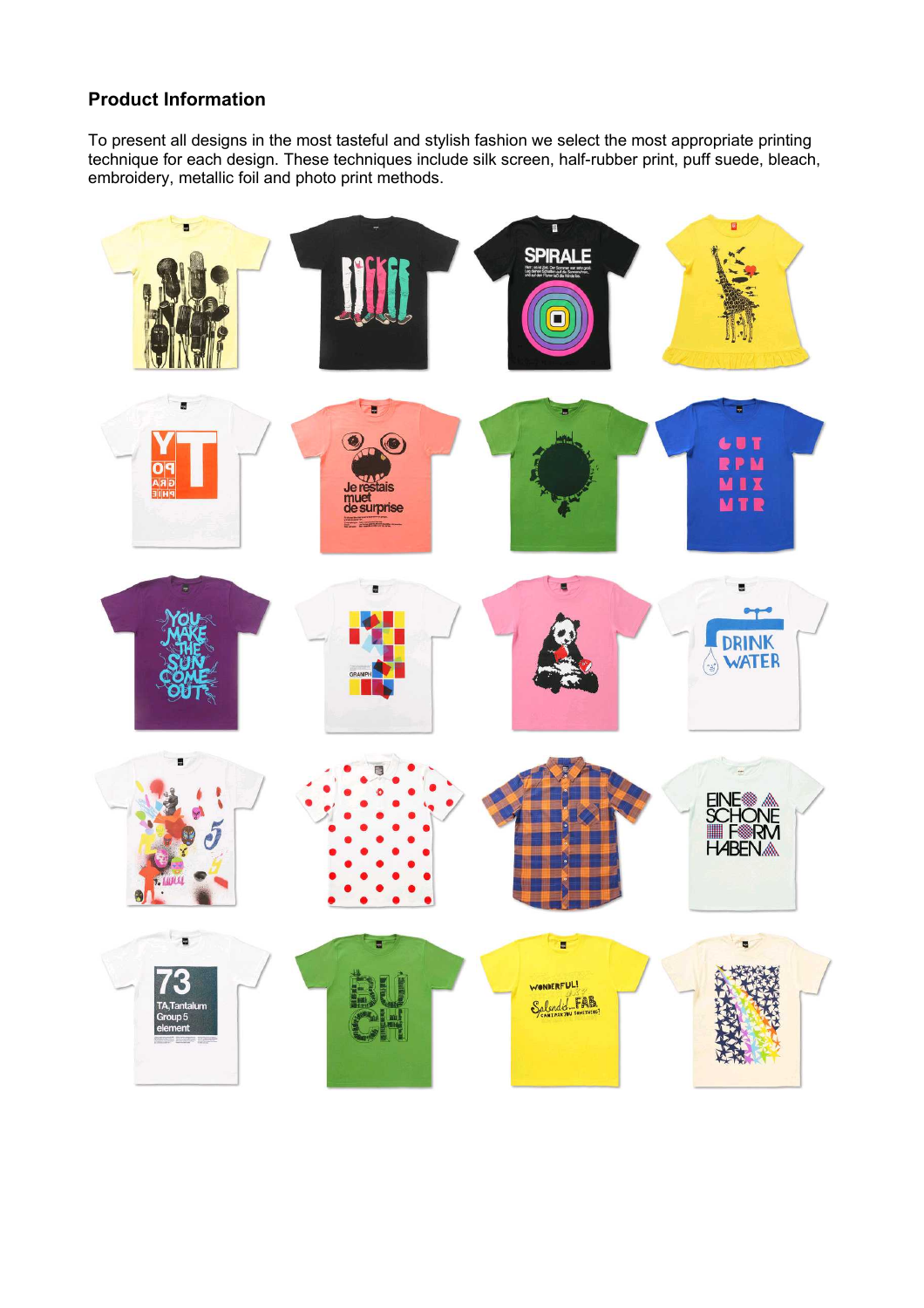## **Artist Information**

graniph maintains a constant flow of high quality designs through its ongoing collaborations with talented artists from around the world. We are continuously searching for new innovative artists and graniph has subsequently become known as a platform for some of the world's foremost up-andcoming designers. Our [online artist database](http://www.graniph.com/en/artist/index.html) is a good place to discover interesting artists and we are planning to expand our activities in this area to support the development of artists and designers worldwide, leading to more interaction, collaboration, creativity and fun.

Using T-Shirts as the medium, our stores are ever evolving galleries of illustrations, photography and typography.



Archigram



Bruno Munari

Vasava

















## **Collaboration Projects**

graniph collaborates with a wide range of partners from all aspects of the media spectrum. Furthermore, graniph strives to promote special events in the creative arts field.

Recent collaborators include: Archigram; legendary typographer Emil Ruder; [Hakone Open Air](http://www.graniph.com/en/collaboration/hakone/index.html) [Museum](http://www.graniph.com/en/collaboration/hakone/index.html) (with 11 Japanese Artists/Architects including Tezuka Architects); [Japanese Designers Project](http://www.graniph.com/en/collaboration/japanese_designers_project/index.html) (with 24 legendary Japanese designers); the design magazine grafik; LOVEFOXX, designer and lead singer of the 'girls disco punk band' CSS; The Pixies movie loudQUIETloud; the Hong Kong based [design magazine IdN.](http://www.graniph.com/en/news/archives/04/2008/index.html#20080415_1)

### **International Press**

graniph has been featured heavily in both the Japanese and international press. Our wide range of designs and collaborations, as well as events such as our annual Design Award, have led to graniph being featured in all forms of media world wide. graniph is often perceived as a young emerging company which fuses art and fashion to create new innovative trends.

### **Store Information**

graniph has over 80 stores in Japan as well as stores in Taiwan, Sydney, Hong Kong and Singapore. [The store list can be viewed here.](http://www.graniph.com/en/shoplist/index.html)